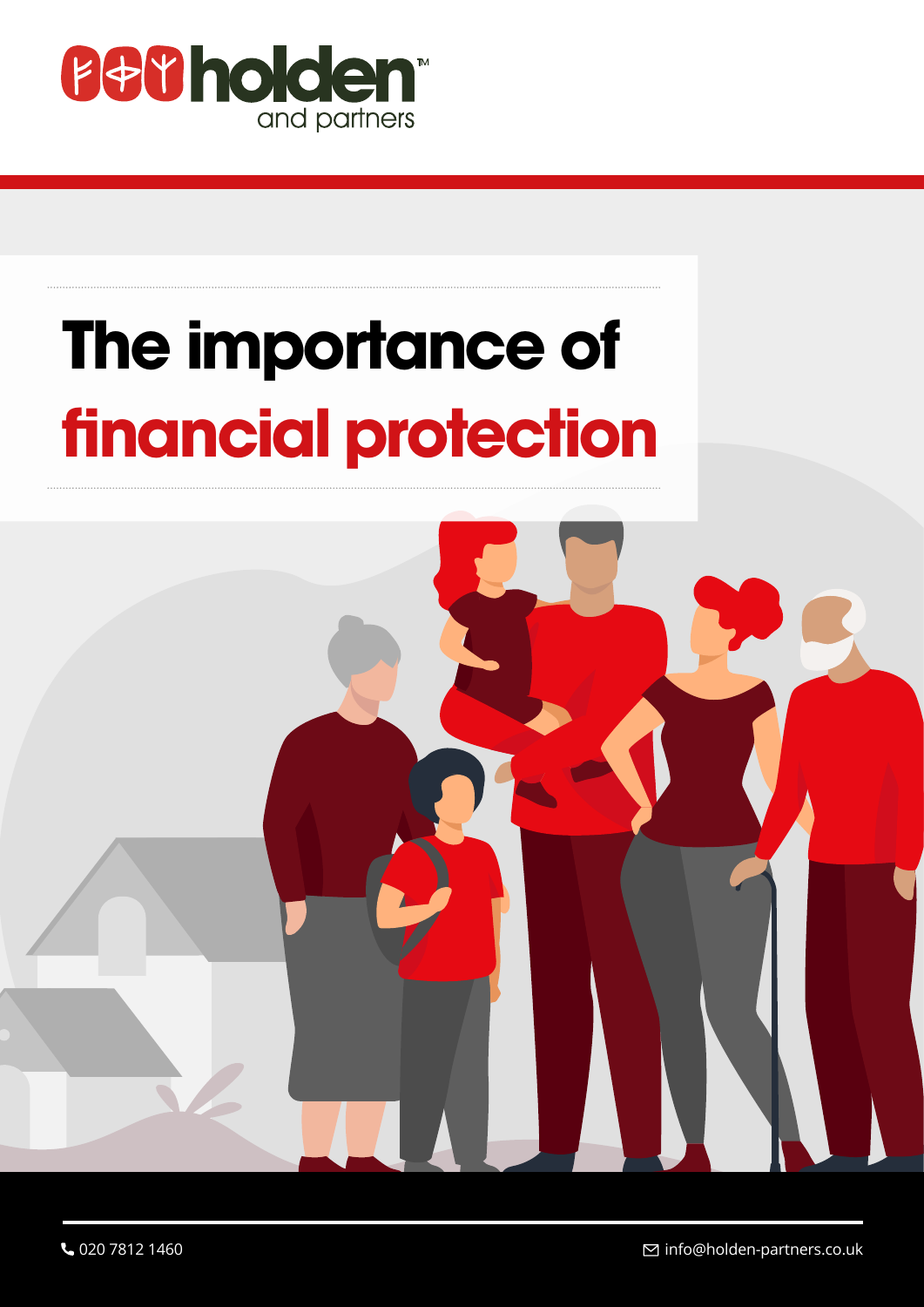

## **The importance of financial protection**

A good financial plan needs the right measures in place to make sure you and any family members are financially secure whatever the future brings, including in the event of serious illness, accident or death.

Planning is not just about growing wealth, it is also about making sure your loved ones are looked after and protected. Many people are under-prepared and it is estimated that around a third of UK employees have no financial back-up for unexpected events<sup>1</sup>. Whilst the need for financial protection may not feel immediate, just one major insurer paid out more than 6,000 life, critical illness and income protection claims in 2020, demonstrating the scale of support protection policies offer to families in the UK. 2

As a result, there is a real need for many to consider how they would cope if, for example, they became unable to earn an income or their spouse passed away.

#### **Protection available**

Financial help in the event of illness or a loved one's death can come from a variety of sources. For most people, it is likely to be a combination of:

| <b>State benefits</b>                                                                                                                                                                                                                                                                                                                                  | <b>Employee benefits</b>                                                                                                                                                                                                                                                                                                                                                                                                                                                                                                    | <b>Protection insurance</b>                                                                                                                                                                                                                                                                                                      |
|--------------------------------------------------------------------------------------------------------------------------------------------------------------------------------------------------------------------------------------------------------------------------------------------------------------------------------------------------------|-----------------------------------------------------------------------------------------------------------------------------------------------------------------------------------------------------------------------------------------------------------------------------------------------------------------------------------------------------------------------------------------------------------------------------------------------------------------------------------------------------------------------------|----------------------------------------------------------------------------------------------------------------------------------------------------------------------------------------------------------------------------------------------------------------------------------------------------------------------------------|
| The State may provide some<br>benefits if you cannot work, for<br>instance.<br>However, many people<br>overestimate what is available,<br>therefore State benefits are<br>best thought of as a safety net.<br>They will rarely provide enough<br>to cover living costs, and simply<br>relying on help from the State<br>would leave most people with a | Many people may expect to receive some assistance<br>from their employee benefits package, which could<br>include a death in service benefit or some form of<br>sick pay. However, these are not necessarily linked<br>to personal circumstances and so may not be<br>sufficient to repay debts or meet living costs.<br>Furthermore, self-employed individuals will not have<br>such benefits to call on.<br>Employment circumstances can also change and a<br>previously relied on benefit may be lost on moving<br>jobs. | 'Financial protection' refers<br>to policies available from<br>insurance companies that<br>provide a form of financial<br>security.<br>They are generally taken out<br>to cover a variety of events,<br>and two of the most common<br>are to repay a loan (such as<br>a mortgage) on death or to<br>provide a replacement income |
| substantial shortfall.                                                                                                                                                                                                                                                                                                                                 |                                                                                                                                                                                                                                                                                                                                                                                                                                                                                                                             | in the event of illness or<br>accident.                                                                                                                                                                                                                                                                                          |

Due to the modest level of benefits available from the State and the generic nature of employee benefits packages, there can, depending on circumstances, be a clear need to take out personally owned financial protection policies, which can be tailored to suit your specific needs.

#### Footnotes

- 1. Legal & General; https://www.legalandgeneral.com/adviser/protection/news-insight/deadline-to-breadline/
- 2. Zurich; https://www.zurich.co.uk/en/about-us/media-centre/life-news/2021/zurich-protection-claims-payments-up-23-percent-in-2020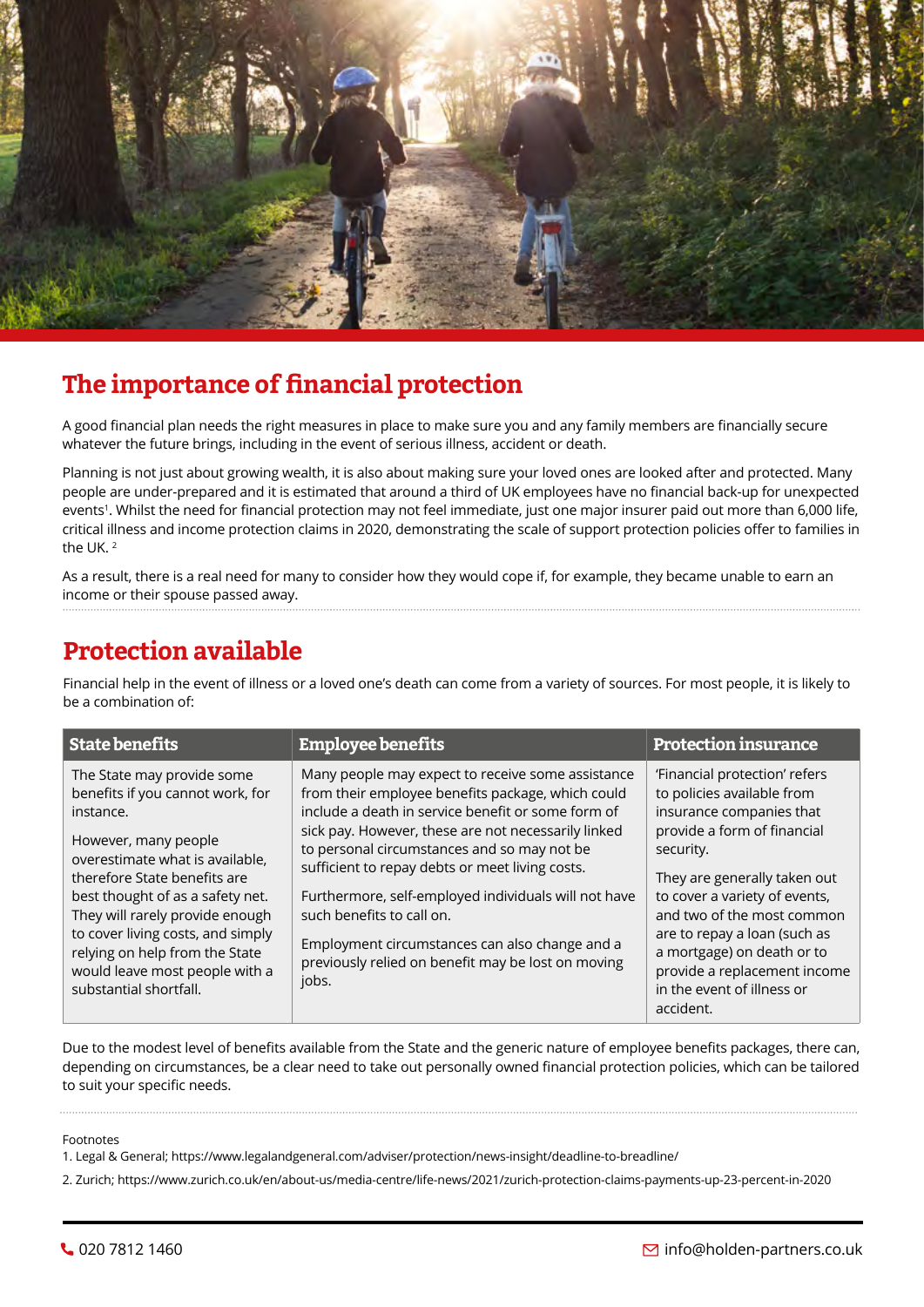

# **Identifying the gaps**

It can be difficult to work out what financial protection you need, if any.

- Young, single people with no dependants may feel that they have no requirement at this stage of life. However, sick pay available from either the State or an employer (where available) is unlikely to be adequate and could mean, for example, being unable to maintain rent or mortgage payments.
- People with relatively simple circumstances, such as only having a mortgage to repay, may find it easy to work out what protection is needed as they simply want to repay their mortgage on death or ensure their repayments are covered if they fall ill.

For most people, however, working out the protection required is more complicated. There is no 'catch-all' solution and many families will be best served by a combination of different types of protection. As a result, the knowledge and expertise of a financial planner can be very helpful.

A financial planner can get to know you and, by understanding your needs and circumstances, make recommendations for a protection base to your financial plan. Many financial planners use sophisticated lifetime cash flow software to plot your financial future and, by modelling various scenarios, calculate your individual protection requirements based on:

- Your future milestones and objectives.
- Existing protection policies, if you have any.
- Any assistance available as part of your employee benefits package or from the State.
- Any existing debts or liabilities.

# **Working out the protection needed if someone is unable to work**

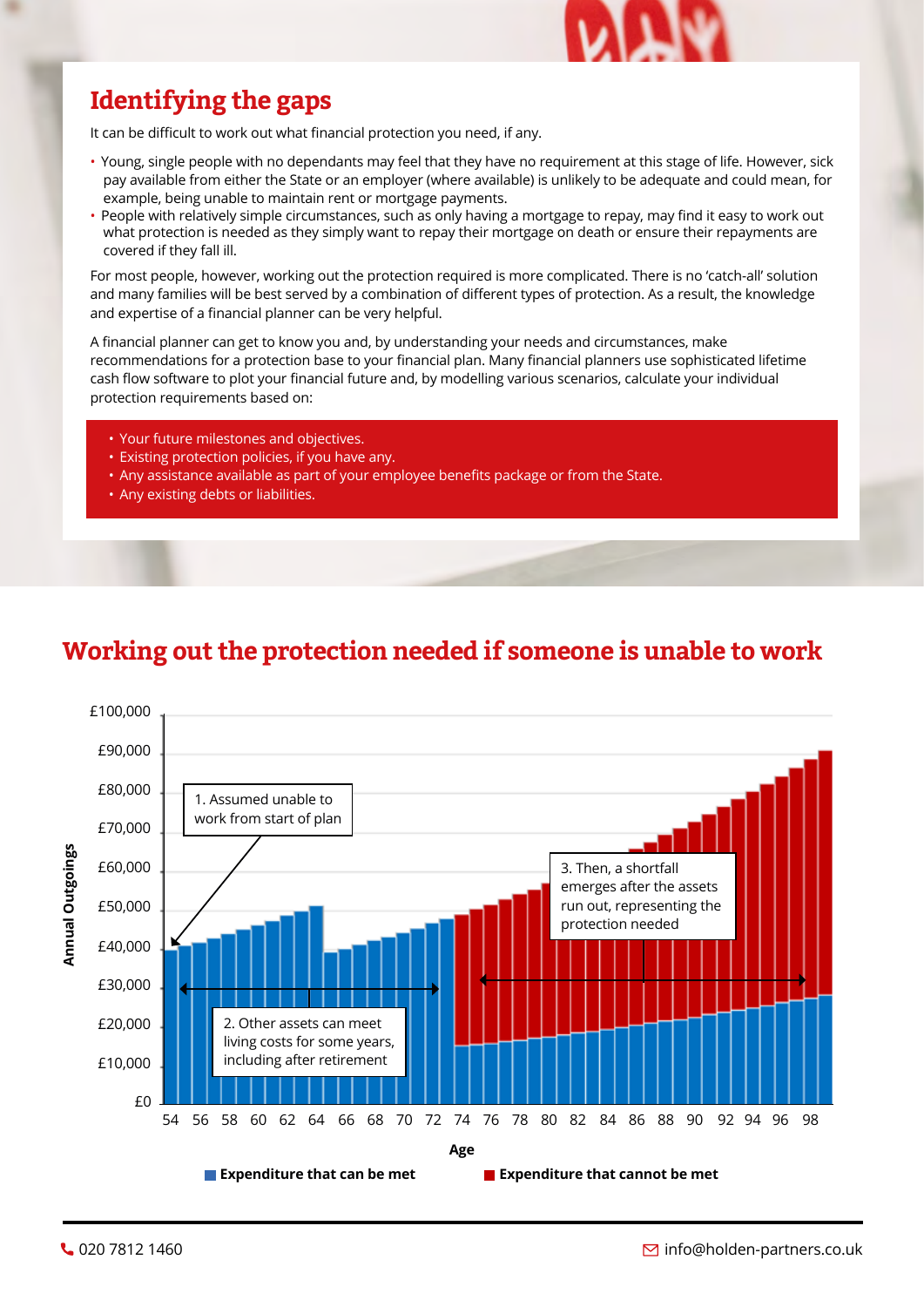

#### **Protection against loss of income**

The level of savings amongst households in Britain is currently very low<sup>3</sup>, which means that being unable to earn an income due to either illness or injury would be financially devastating for many people.

Although statutory sick pay and/or workplace benefits may provide some relief, the most effective way to protect against being unable to work is with an **income protection policy**. These plans pay a tax-free income (after a deferred period) if someone is unable to work due to illness or injury, thus giving the recipient the benefit of being able to meet core living costs even when they cannot work.

Plans are flexible and can be tailored to suit different circumstances and budgets. For example, you can choose a longer waiting period before the income payments commence, or you may prefer to have the income paid until retirement age or just for a limited period, such as one or two years.

## **Protection in the event of death**

The loss of a loved one is obviously a stressful and difficult time, which can be made worse if there are financial difficulties brought about by the death. Immediate questions that need to be considered might include:

- Can the family maintain its standard of living with the loss of an income?
- Does the surviving spouse have to continue working at a time when they would prefer not to?
- Will future milestones, such as paying for children's education, still be achievable?

**Life insurance policies** are one of the most straightforward ways to alleviate the financial stress associated with losing a family member. These plans can run for a pre-set term or provide cover indefinitely. A tax-free lump sum is paid out in the event of death during the term of the plan (for 'term insurance' policies) or simply whenever it occurs (for 'whole of life' policies).

Cover can be set to reduce each year and, as the insurance company has a reducing liability, this type of plan is more affordable. It is commonly used for protection alongside a repayment mortgage. Alternatively, the cover can remain level, or increase each year so that it retains its value in real terms.

A variation of the life insurance policy, called a **family income benefit** plan, exists and provides a tax-free regular income as opposed to a single lump sum. This is helpful in meeting ongoing costs of living or could be used to cover future expenditure, such as children's education.

Footnotes

3. Financial Times; https://www.ft.com/content/9afd1596-61d3-11e9-a27a-fdd51850994c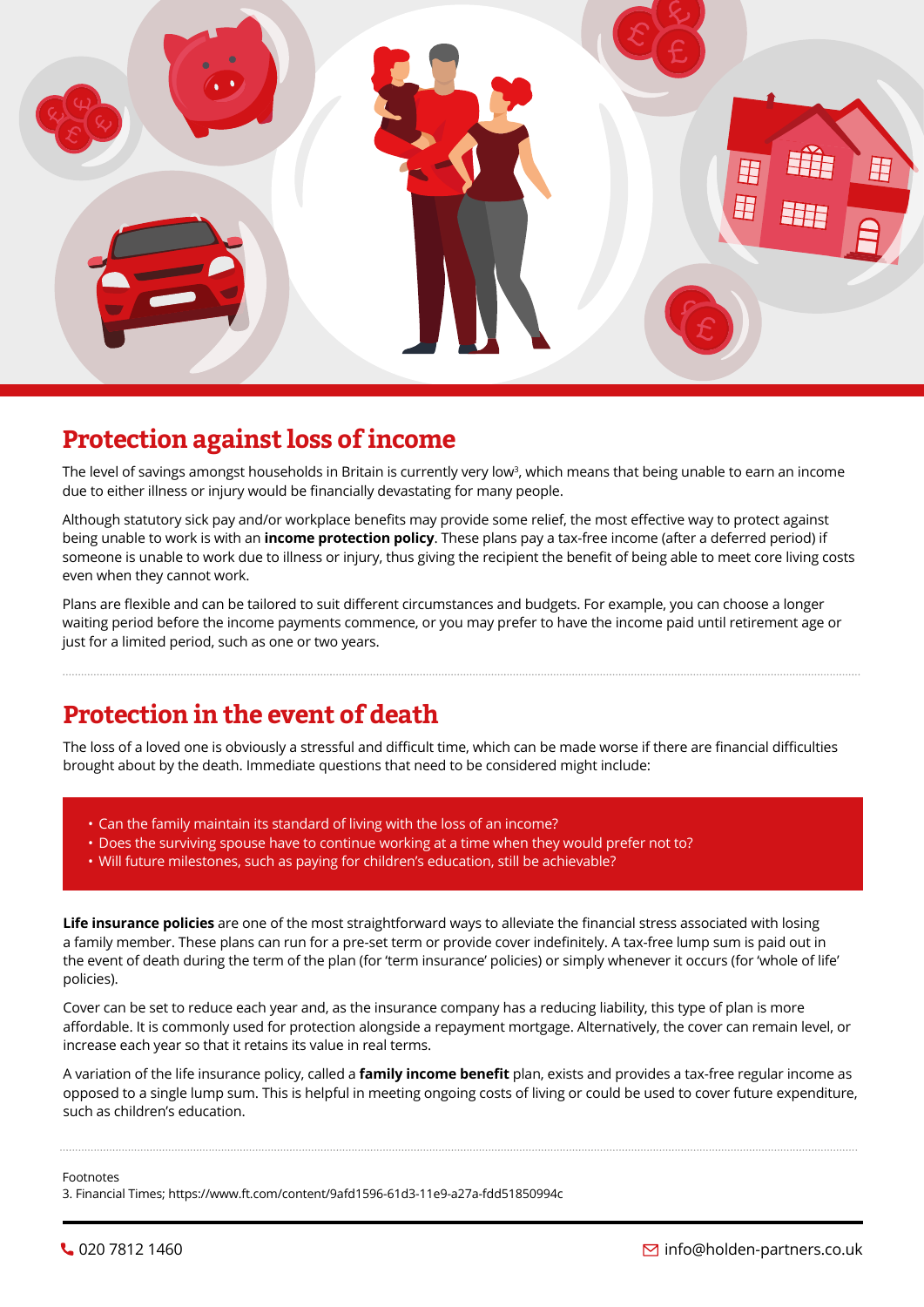# **Protection in the event of serious illness**

Typically, a person is more likely to suffer a serious illness than to die during their working life<sup>4</sup>. The financial impact can be just as challenging, for example, it may not be possible to continue earning an income, the need for private healthcare may emerge and adaptions to the home may be required.

**Critical illness policies** are similar to life insurance policies in that they provide a tax-free lump sum, but instead these plans pay out on the diagnosis of pre-defined illnesses, which include (but are not limited to) conditions such as heart attack, cancer or stroke. As policies have unique definitions and coverage, it is not always best to simply go for the cheapest option. For example, some lower cost plans are designed to cover certain more common illnesses whereas others have much broader definition on when they will pay out.

Due to the increased likelihood of a claim, critical illness plans are more expensive compared to life insurance policies. However, even a little cover is likely to provide some relief in the event of a serious illness diagnosis.

## **Existing policies**

You may have existing protection policies that have not been reviewed for some time. This could mean that the policy is no longer appropriate (for example, an old mortgage protection policy may no longer be sufficient to repay your borrowing), but it could also mean that the policy no longer provides good value for money. The protection marketplace is ever evolving, and newer products are launched that can sometimes mean it is cost-effective to replace old cover.

As a general rule, existing protection policies should be reviewed at least at every life milestone (such as changing jobs or getting married), but ideally more often than that as part of an overall financial plan under the guidance of a financial adviser.

#### **Do you need advice?**

In our opinion, protection insurance underpins a successful financial plan. However, working out whether you need protection, how much you need and what types of policy would be best are not easy questions to answer. If you answer yes to any of the following, it is likely that you would benefit from financial protection advice:

| Yes | <b>No</b> |                                                                              |
|-----|-----------|------------------------------------------------------------------------------|
| □   |           | Is the income from your job the main way your meet your living costs?        |
| □   |           | Do you have existing protection plans you have not reviewed for a long time? |
| □   |           | Are you self-employed?                                                       |
| □   |           | Do you have an outstanding mortgage?                                         |
| Е   |           | Is your family reliant on one main earner?                                   |
|     |           |                                                                              |

Holden & Partners has experienced and highly-qualified advisers who can help you to assess protection needs, review existing policies and recommend a sound underpin for your financial plan.

If you would like to discuss your own financial protection, please do not hesitate to get in touch.

#### Footnotes

4. The Telegraph; https://www.telegraph.co.uk/finance/personalfinance/insurance/criticalillness/6251215/How-important-is-critical-illnesscover.html